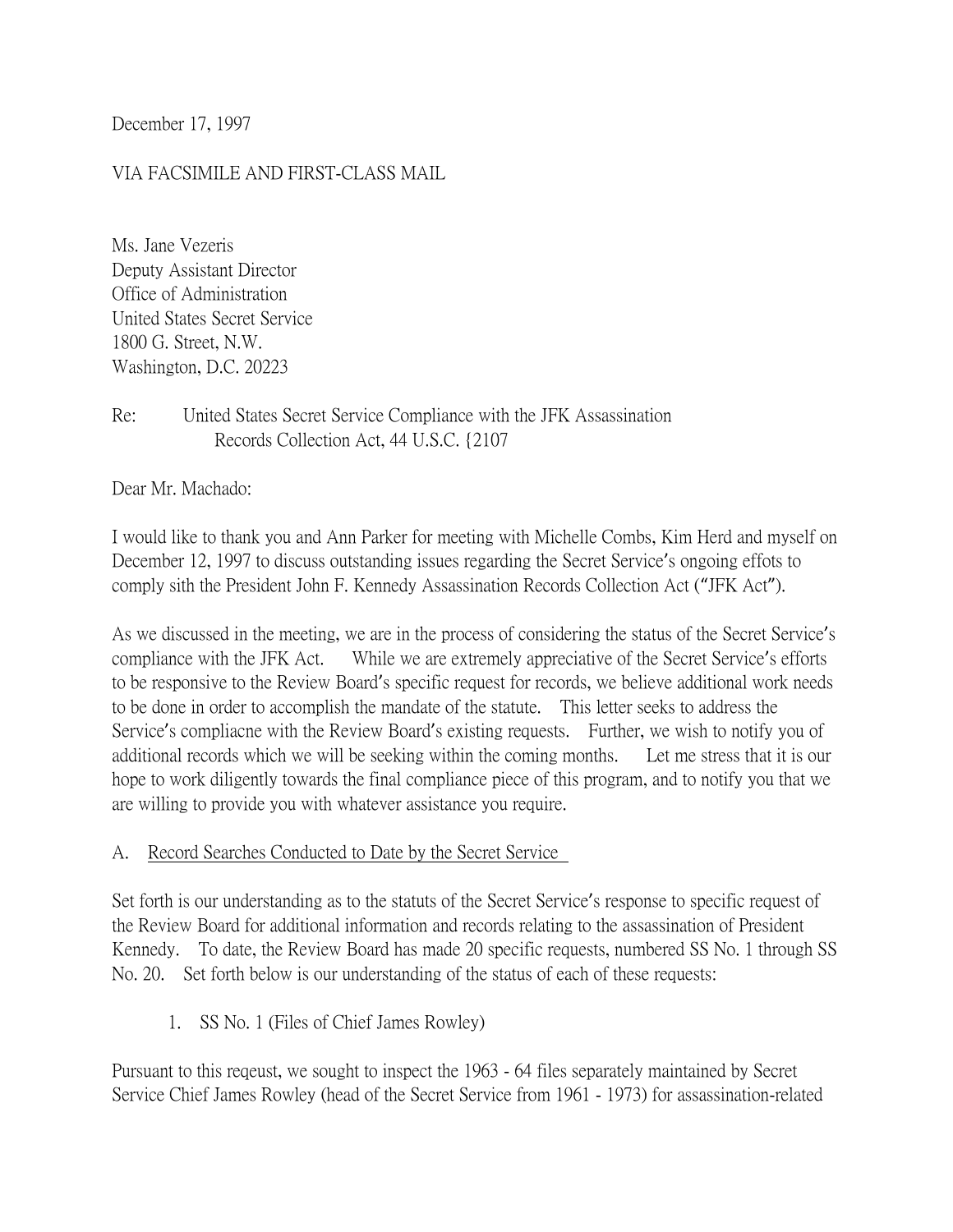records. Accounting for Mr. Rowley's files is, of course, important in view of the fact that he had a central role in assisting the Warren Commission during its investigation of the assassination.

Although the Secret Service has located certain Rowley correspondence and memoranda in response to this Request, a more adequate search must be conducted, and a more adequate accounting for the records must be made. What remains unclear, is what happened to the files Mr. Rowley presumably maintained during the twelve years that he served as head of the Secret Service. Further, it is unclear where each of the correspondences were found.

An additional issue pertains to information Joan Zimmerman obtained during her interview with Chief Rowley's widow Mabel on September 30, 1997 and Octobe 1, 1997. During that interview, Ms. Rowley stated that Secret Service agents had visited the Rowleys' home in 1992 in order to inventory recores in the possession of Mr. Rowley. Mrs. Rowley recalled that this visit was videotaped by the Secret Service. We will be requesting that the Secret Service confirm whether Ms. Rowley's recollections are accurate, and if so, that you provide the Review Board all materials relating to this visit (to include videotapes and notes or formal documentation).

# 2. SS No. 2 (Photographs and Tapes)

This request sought "all photographs, audiotapes, films and videotapes" relating to the assassination. See February 21, 1996 Letter from D. Marwell to J. Vezeris. The Secret Service has represented that all such materials were included with the Secret Service's main JFK assassination file and that eight additional photographs of the Presidential limousine were separately forwarded to NARA. See Statement at 6-7.

We are requesting that you provide documentation as to where you have checked for the existence of such items. Further, please provide us with information concerning where the Secret Service located the eight additional photographs of the Presidential Limousine.

# 3 . SS No. 3 (PPD Shift Reports - Unusual Incidents 1960, 1963-66; Richard Nagell Case File)

This request sought two files. The first, PPD Shift Reports - Unusual Incident 1960 ; 1963-66., has been accounted for except for the specific file from July - November, 1963 (CHECK). Mr. Machado has indicated that he will search for this file, as of yet we have not received correspondence from Mr. Machado regarding the results of his investigation into the whereabouts of this file.

As to the Richard Nagell file, we consider the Secret Service's response to this request complete.

4. SS No. 4 (Protective Survey Reports, USSS Archives Materials and News Clips from the Federal Records Center.)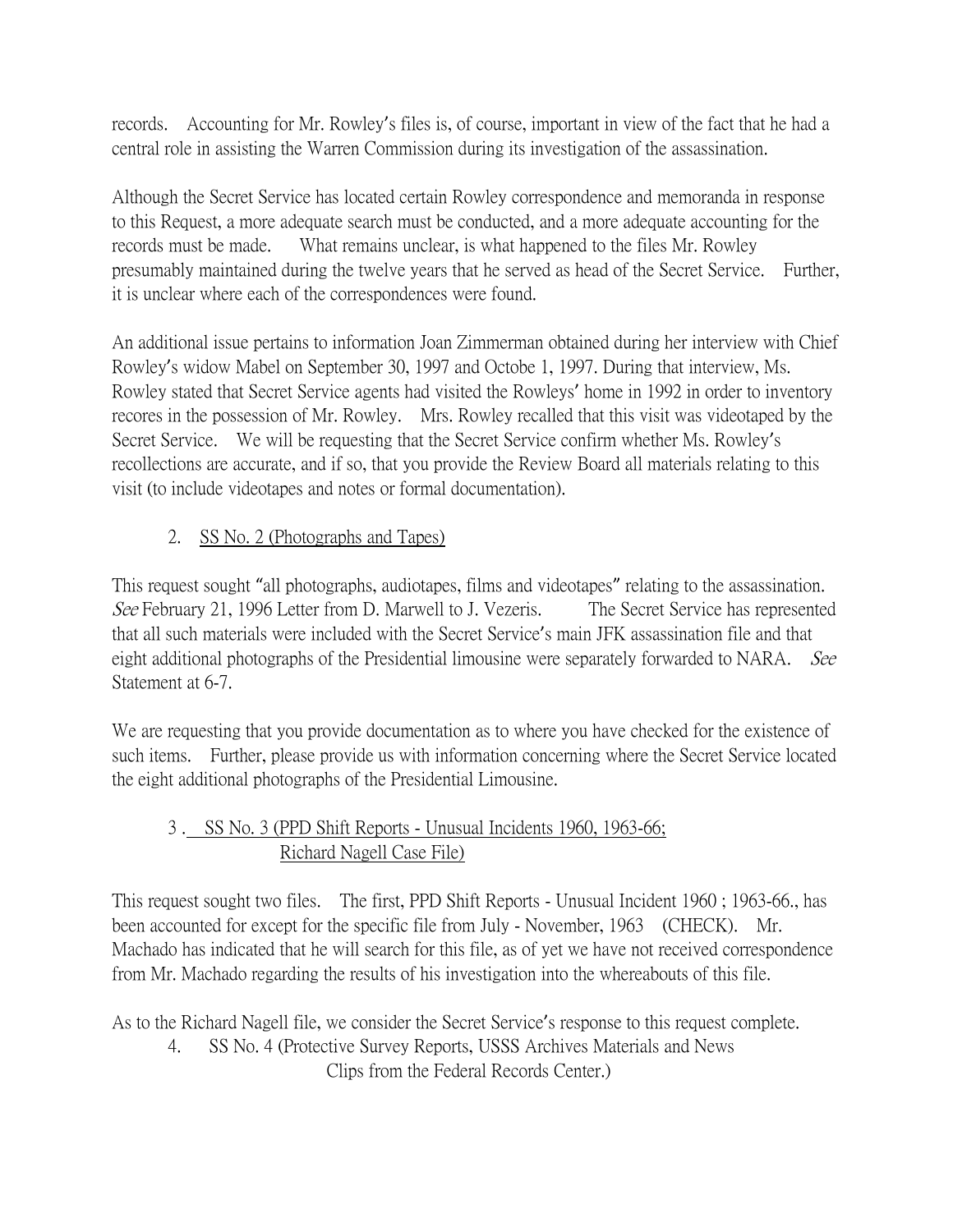As we discussed, there are two outstanding issues under this request. The first, is that of The Record (1960 - 1964). As you know from our conversation, we have previously recommended that the Secret Service open these volumes of the Record, with the understanding that their custody will remain with the Secret Service. Individuals seeking to view The Record for historical purposes, will be able tomake arrangements with the Secret Service to do so.

The other issue we discussed is that of the Protective Survey Reports from January 1961 - March, 1963. It remains for us to determine whether or not these should be deemed "assassination records." Pursuant to our conversation, we are requesting that you view these materials and inform us whether

you will have significant objections in the event we designate these as assassination records.

5. SS No. 5 (Files on R.H. Kellerman and E.Z. Tucker)

Although these files were not made available to the Review Board for inspection, the USSS has indicated that they have reviewed these files and have determined that they do not contain investigative material. We anticipate asking the USSS to affirm to this fact in its Final Declaration of Compliance.

## 6. SS No. 6 (Case Files Cross-Referenced in the Lee Harvey Oswald file)

This Request sought to inspect raw files of case files listed in the Lee Harvey Oswald file. In its response letter of October 29, 1996, the USSS indicated the results of its searches for these seven files. We consider the USSS's response to this Request essentially complete. In three instances, a physical file was not created - only a computer abstract was generated. In each of these cases, the USSS forwarded the abstracts. In one instance, the file rwas one of many maintained in a regional trip folder, whic had been destroyed after five years. The USSS forwarded the copy of the remaining computer abstract (No. 1) IN the second scenario - only one name was possibly related (SS forwarded this information) One file was destroyed. One was referred. The Review Board will require that in the Final Compliance report, that you state under oaht that the destroyed files no longer exist, and that you document your efforts in searching for the other files.

7. SS No. 7 (Interviews and Investigative Reports on L.H. Schmidt;

R. Broshears; A. Bolden; R. Lauchli; D. Ferri; P.L. Diaz

Lanz).

We consider the response complete, wiht the caveat that we need to verify that the entire Bolden file is in the JFK Collection.

8. SS No. 8 (Personnel and Internal Review Files on T. Kelley; W.R. Greer;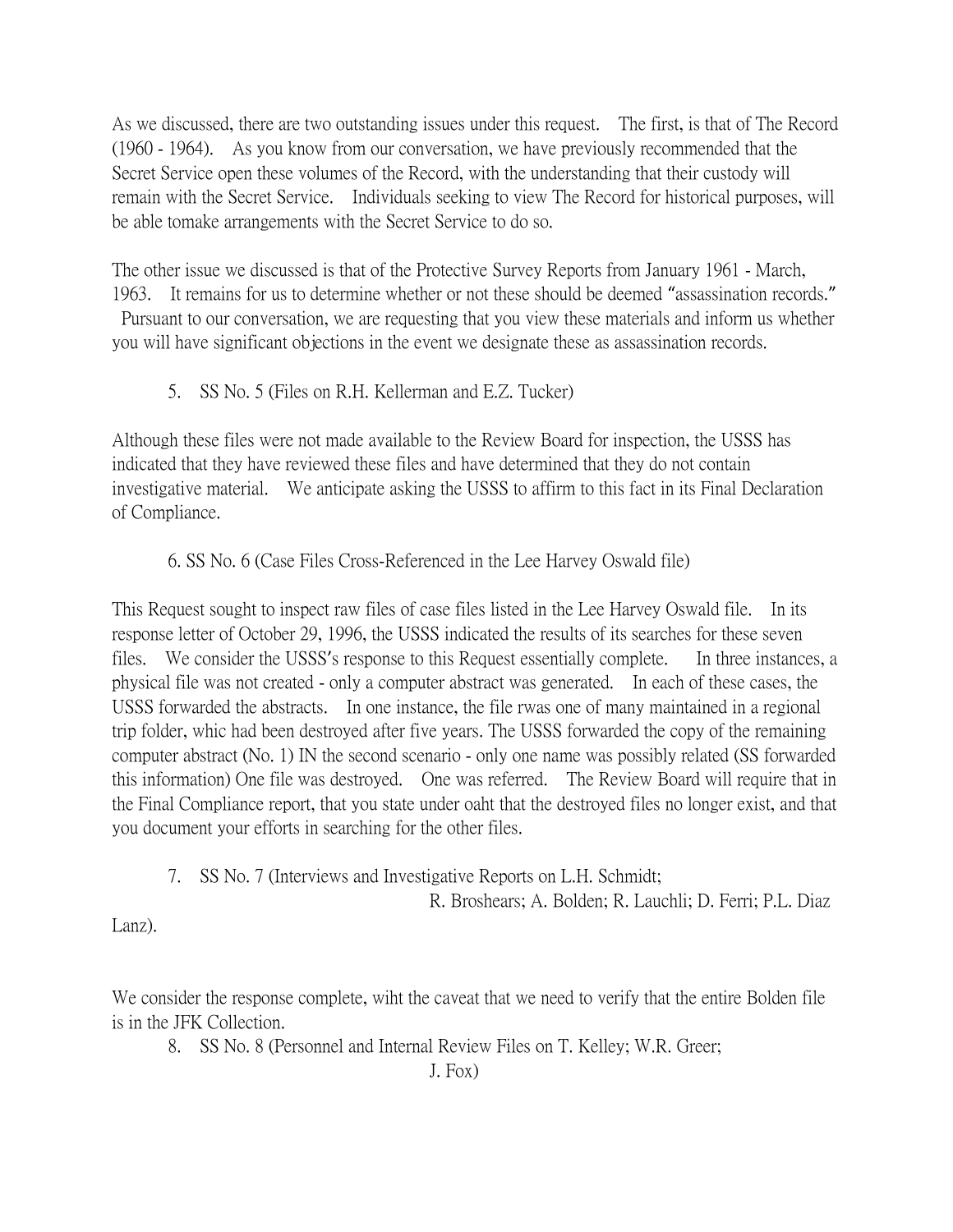In its response to this Request, the USSS indicated that "...or for any material that would relate to the activities of these agents in the 1963/1964 time period. "There was no evidence in any of these three personnel security files regarding "internal reviews." Further, of these three files, only the following material;......also found no internal review material. For the others, they indicated some materials. For the James Fox file, they indicated, "nothing."

9. SS No. 9 (Letters of Understanding Regarding Presidential Protection,

Protective Research Packet, PRS-WHD Notes and COS

# Records)

.

We requested that the USSS identify all elements of the United States military community with whom the Secret Service had written agreemenets regarding presidential protection at any times between 1958 - 1964.

PRS Records - insufficient search?

COS Records - outstanding issue. Do we want them to verify these in their compliance report?

# 10. SS No. 10 (Files on Individuals requested by the HSCA per March 1, 1978 Letter from Blakely to R. Goff)

This request sought files requested by the House Select Committee on Assassinations. A list of names of individuals whose files were requested appears in a letter from G. Robert Blakey to Robert Goff. In total, there were 10-9 names.

# 11. SS No. 11 (R. Bouck Files; R. Bouck List; R. Bouck custody of Autopsy Materials)

Pursuant to this request, we asked that the files of Robert Bouck be made available for our inspection. Robert Bouck's files are important, since as head of Protective Research, he was responsible for the collection, preservation and dissemination of information relating to potential threats to the President and Vice-President. Mr. Bouck testified before the Warren Commission as to protective intelligence that was gathered and disseminated in connection with President Kennedy's trip to Dallas. In addition, Mr. Bouck had responsibility for maintainig the Kennedy's autopsy photographs and x-rays. Accordingly, it is essential that Mr. Bouck's files be identified and made available for review.

NOTE: MAKE SURE I CHECK THE SCF.

12. SS No. 12 (Filing System and Descriptions of Secret Service Records

i

We requested that you make available to us records which fully describe the Secret Service filing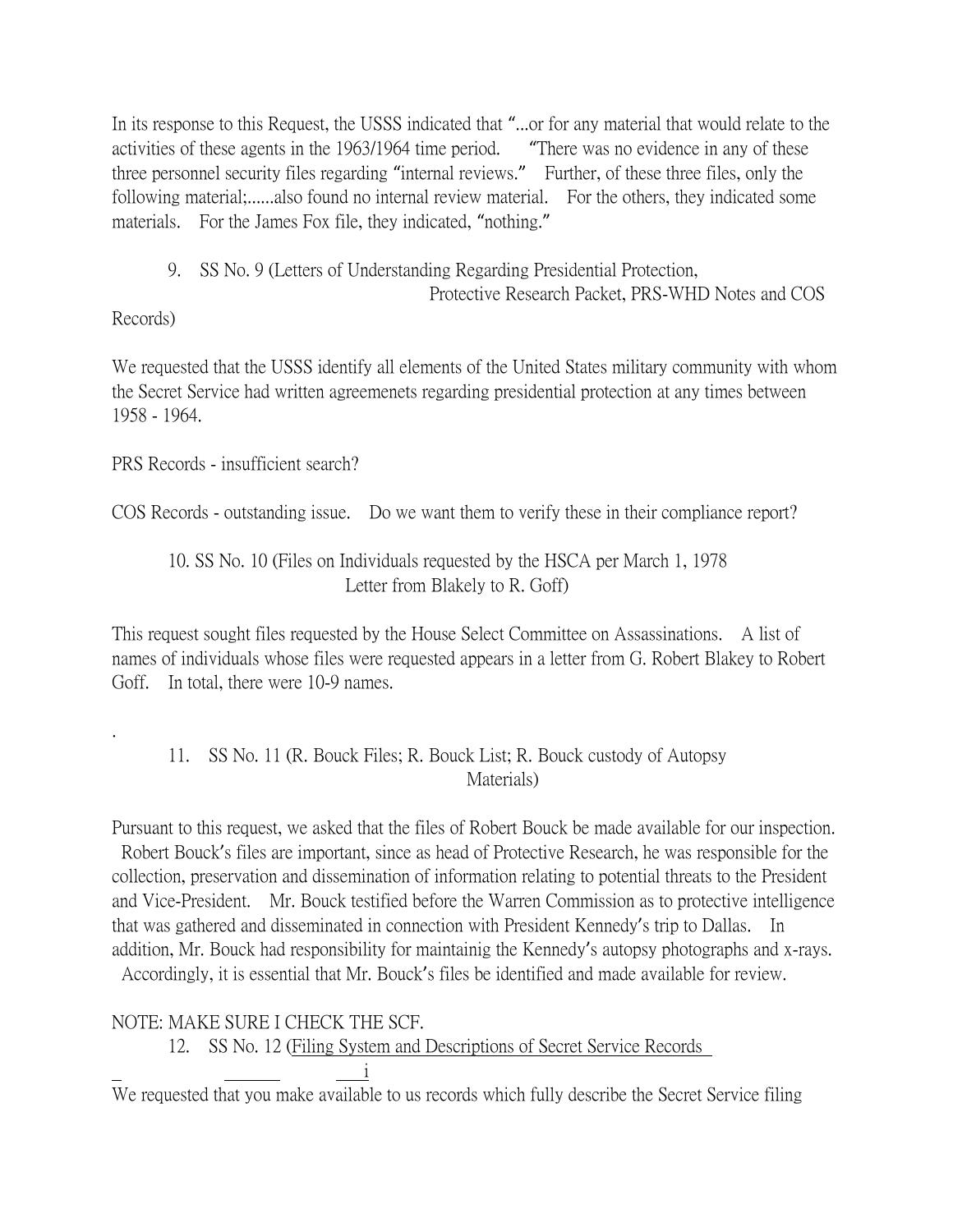system in effect in 1963 - 1965, as well as records management and disposal procedures from the same period. At the July 31, 1997 meeting between John Machado, Joan Zimmerman and Ron Heron, you provided a significant amount of records. We are still reviewing these materials, and we are in the process of evaluating these materials to determine whether we can identify any other relevant files that should be reviewed. In addition, you have indicated via letter of Sept. 12, 1997, that you were offering to make available certain other records for our review. We will contact you to arrange for inspection of these records.

We remain concerned that there are certain major categories of records that have not been adeuately accounted for, including the files of Chief Rowley, Chief Knight, Inspector Kelley, Robert Bouck and other field absences. Given the absence of these major categories of records, we are not confident that the Secret Services' search of its archive records has identified all potentially relevant assassination records that may be in storage. In assessing the adequacy of the agency's search of its archives, we request that you confirm that we have been provided with all inventories, indices, and finding aids that exist with respect to records are in storage at the Secret Service's Centre Point facility in Landover, Maryland at the Federal records Center in Suitland, Maryland and at any other respository for Secret Service archive records.

## 13. SS. 13 (HSCA List of Names)

This request sought additional files that were reviewed the House Sleect Committee on Assassinations. The list of eight groups and four individuals whose files were requested appears in a letter from G. Robert Blakey to Robert Goff, March 28, 1978 [See HSCA-US Secret Service correspondence 180-10125-10002]. We did receive a response dated December 5, 1997 wherein the USSS provided several files, and provided documentation as to whichfiles it was unable to locate. We are still in the process of processing your response, and will get back to you regarding which records the Board deems to be assassination records, as well as any additional requests or clarifications generated by your response.

## 14. SS No. 14 (Secret Service Correspondence with Congressional and Presidential Committees)

This request sought records of the Secret Service regarding its correspondence with certain Congressional Committees that investigated the assassination of President Kennedy. Specifically, ........

The Secret Service has identified certain recors that are responsive to this request. See July 28, 1997 Letter from the Secret Service to the Review Board.